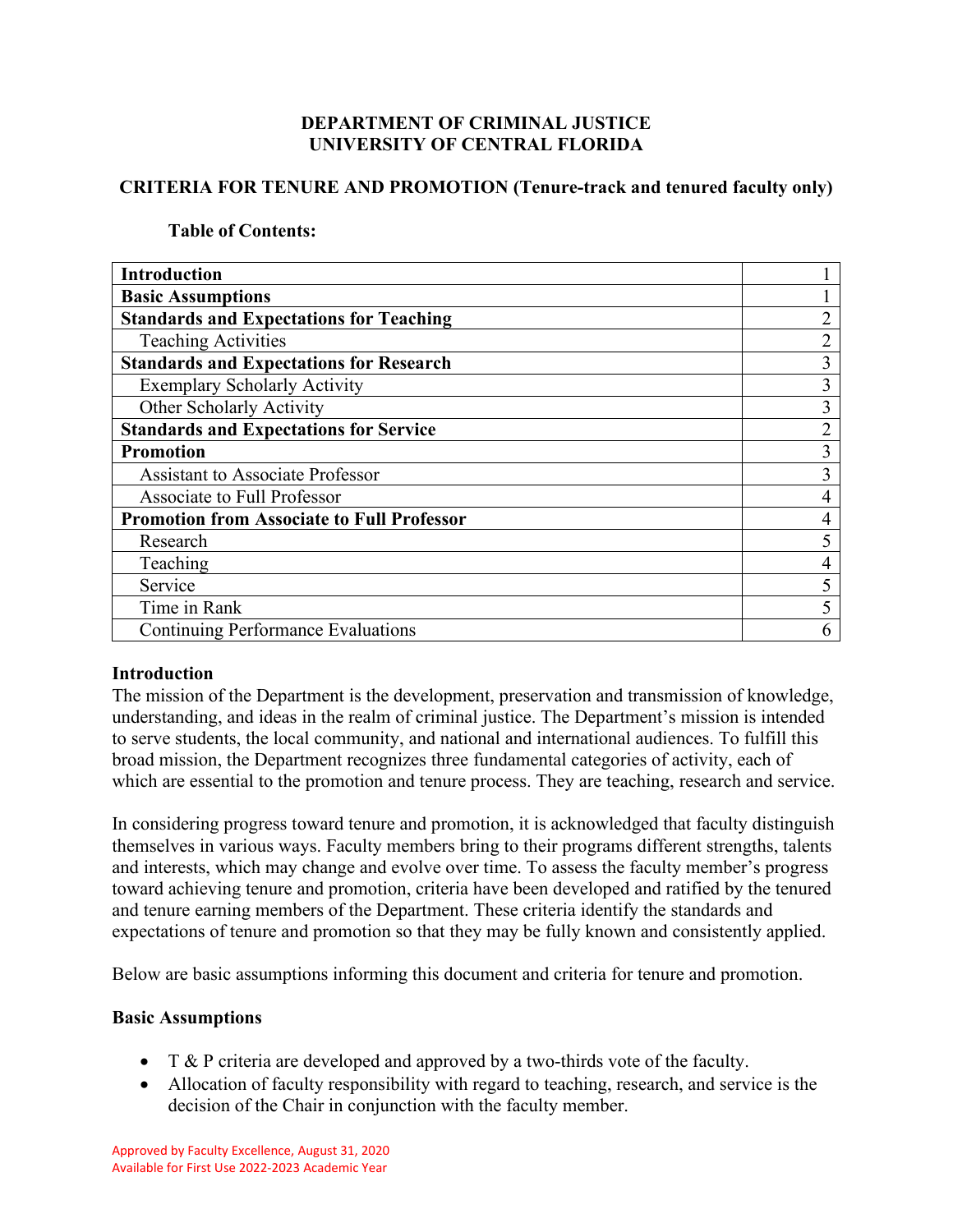- Tenured faculty are expected to provide feedback to candidates seeking tenure and promotion. This feedback is to be done informally and formally through written annual evaluations of progress towards tenure and promotion.
- Faculty are expected to take responsibility for their own professional development, consistent with department, college and university goals, and meet the applicable qualifications for tenure and promotion.
- An overall performance level of "meets or exceeds expectation" is required for teaching, research, and service as a minimal achievement for a possible positive recommendation.

The following sections detail specific criteria for tenure and promotion to Associate Professor. The typical activities expected to be performed by faculty are divided according to the areas of teaching, research, and service.

# **Standards and Expectations for Teaching**

Demonstrated teaching effectiveness is a necessary condition for the granting of promotion and tenure. Candidates should demonstrate the ability to teach across the diversity of programs (undergraduate, MSCJ, and/or Ph.D.) and formats (face-to-face, online, and/or mixed mode) offered by the Department. Evidence of quality teaching must include student evaluations of instruction for all courses taught for which the University provides while at the University. Student evaluation of instruction will not be the sole basis for judging teaching effectiveness. Other evidence may include course syllabi, examinations, grade distributions for courses taught, peer reviews, teaching awards, or other information that reflects the quality of instruction provided by the faculty member. Evaluation of teaching effectiveness may also be based on the quality and integrity of course design, continuing efforts to improve pedagogy including the use of evidence-based techniques, evidence of sufficient student learning, indication of ability to guide students' intellectual growth (e.g., mentorship, co-authoring manuscripts), and indication of ability to stimulate students' academic development and engagement.

# **Teaching Activities**

- 1. Classroom instruction
- 2. Online/Mixed Mode instruction
- 3. Direction of independent studies, directed research, theses, and dissertations
- 4. Participation in high impact teaching activities including for example, Quality Enhancement Plan (QEP) courses, Service-Learning, Research Intensive, Integrative-Learning Experience, Study Abroad)
- 5. Professional development of students/mentoring
- 6. Participating in or facilitating workshops, seminars, or other forums which foci include teaching, the learning process, or curricula activities.
- 7. Course or program modification and development

# **Standards and Expectations for Research**

Research evidence is evaluated holistically. That is, performance is judged according to various types of scholarly activity and cumulatively (i.e., not a single product or output in a given year). Performance in this area is also typically evaluated by the quantity and quality of scholarly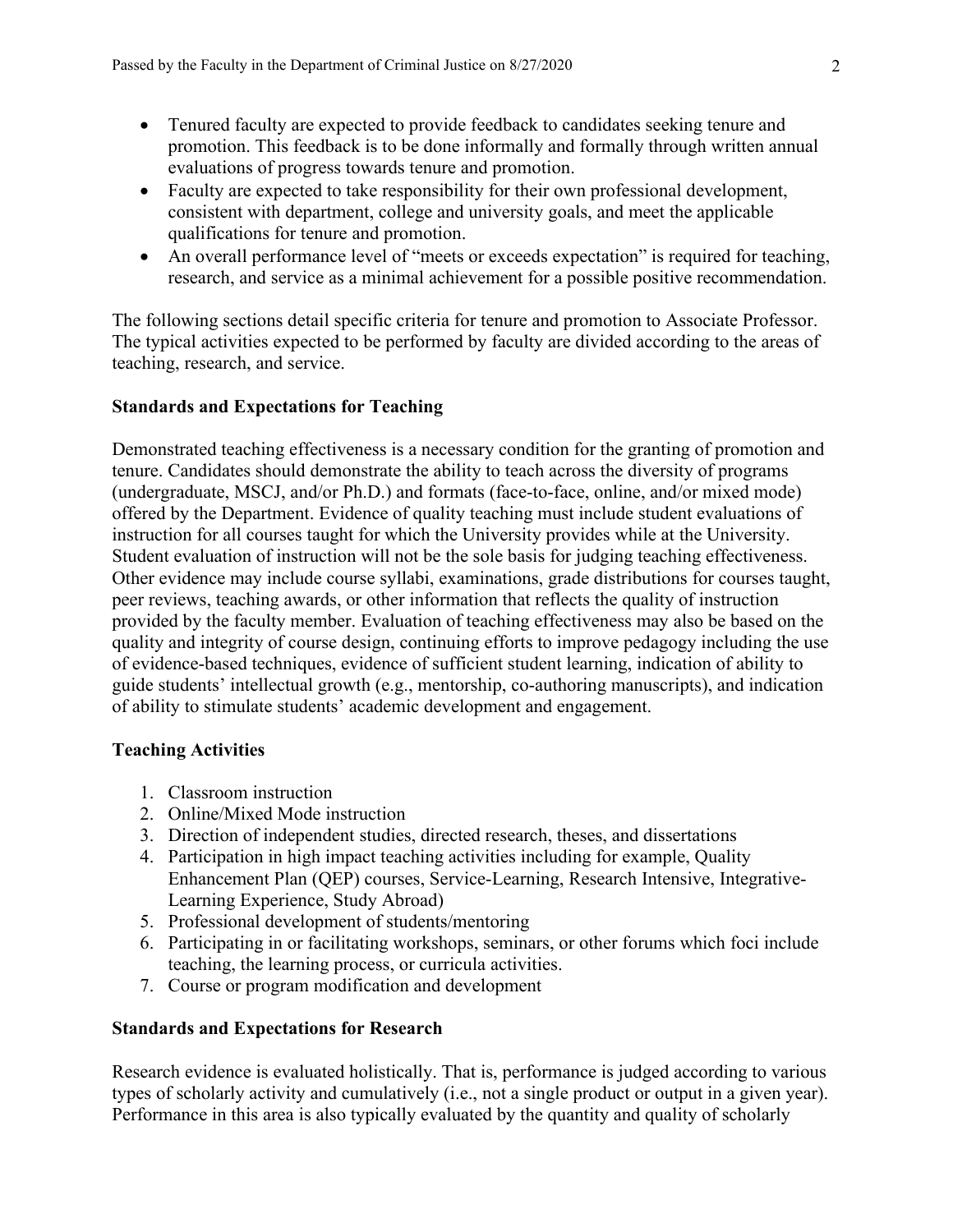publications. With these assumptions in mind, two pieces of Exemplary Scholarly Activity, as defined below, published annually in outlets known to the field of criminal justice and criminology is expected.

Candidates must document indicators of the quality and impact of their research. Consistent publication in peer-reviewed journals with high impact factors, or in journals that are highly ranked, are strong indicators of reputational capital. Other indicators include journal acceptance rates. Candidates are expected to have citation counts consistent with or superior to disciplinewide norms for promotion to Professor (or Associate Professor) at peer institutions.

Top-tier articles are those published in journals with an impact factor or an h-index that would generally rank it among the top 20 criminology and criminal justice journals according to Google Scholar. The department recognizes that criminal justice faculty publish in diverse disciplinary outlets, as such we anticipate that faculty publications in these outlets that meet this criteria would be considered top-tier as well. Candidates publishing in a journal outside of criminology and criminal justice will demonstrate its impact factor or h-index that would make it comparable to the top criminology and criminal justice journals.

Additionally, two publications from this list must be sole or first-authored to demonstrate a candidate's ability to perform scholarship independently or in a lead role. Finally, it is expected that a candidate demonstrates a developing substantive area of research or a methodological expertise that is employed to benefit multiple areas of research.

The following is a list of what is considered to be exemplary and other scholarly activity that may be considered in the applicant's dossier. These items within each category are listed in no particular order.

### **Exemplary Scholarly Activity**

- 1. Publication of articles in peer-reviewed national or international journals.
	- a. Top-tier journal outlets are preferred.
	- b. Sole or first-authored articles are given greater weight.
	- c. Peer-Reviewed Law Journals.
- 2. Publication of an original scholarly book or monograph.
- 3. Editor or co-editor of an academic or scholarly book
- 4. Acquisition of external funding via grants and contracts.

## **Other Scholarly Activity**

- 1. Application for external funding. Seeking grants and contracts to support scholarly research is encouraged.
- 2. Preparation and submission/publication of technical reports.
- 3. Publication of monographs/book chapters.
- 4. Book reviews, essays or encyclopedia entries.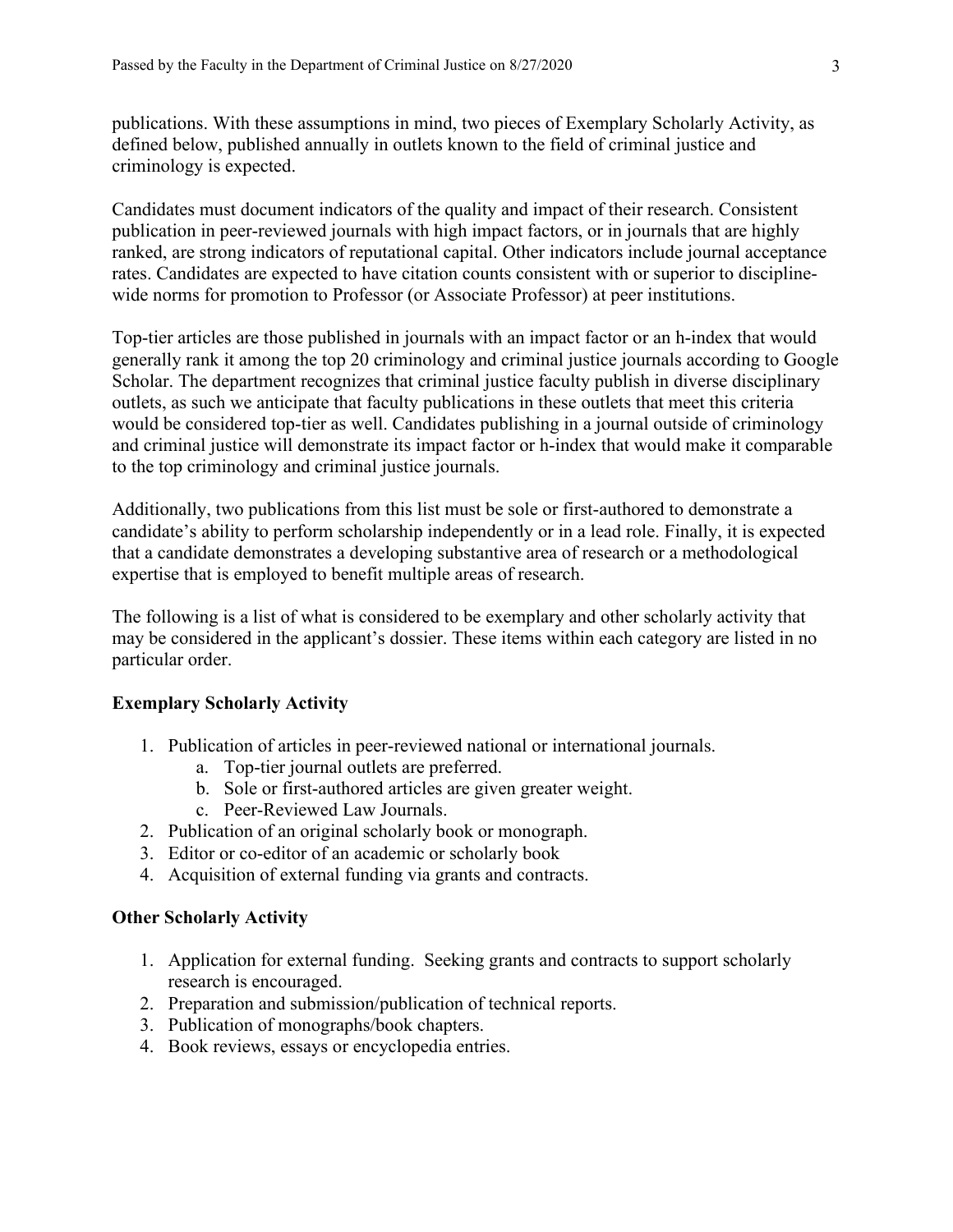### **Standards and Expectations for Service**

Goal of Service: To enable the tenure-earning/tenured faculty member to be a contributing member of the Department, College, University, community organizations, and cognate discipline and/or professional associations.

### **Promotion**

### **Assistant to Associate Professor:**

Assistant Professors should demonstrate annual activity and committee service at the Departmental level, progressing toward Department committee leadership roles and service on College-level committees; service to the community via voluntary service in activities or on nonprofit committees and/or government agency advisory committees; disciplinary associations and/or professional associations through services ranging from committee membership to organizing activities.

### **Associate to Full Professor:**

Associate Professors should demonstrate leadership roles in Departmental committees and activities and the College levels, and progress toward University-level service; service to the community should include leadership and advisory roles for non-profit and/or government agencies; achieving leadership roles in disciplinary associations/professional associations that raise the profile of the Department at the national level.

## **Promotion from Associate to Full Professor**

To qualify for promotion from Associate Professor to Full Professor, faculty members must satisfy several criteria that reflect a consensus of the Department's values in research, teaching, and service. Importantly, these standards are to be applied independent of individual circumstances, such as an alternative or administrative assignment.

#### **Research**

The Department of Criminal Justice expectation for performance in scholarship at all academic ranks represents two peer-reviewed journal articles per year on average, in addition to other performance indicators. Candidates for promotion to Professor should, therefore, always meet or exceed current research standards for promotion to the Associate Professor rank. The committee's assessment of the cumulative quality of journal articles, including the evaluation of multi-authored collaborative publications as well as the comparative impact of other disciplinary peer-reviewed publications, shall be consistent with the Department's written standard for Annual Evaluation Standards and Procedures (AESP).

Faculty seeking promotion to Professor must demonstrate lead scholarship. Faculty should therefore be first or sole author on at least eight peer-reviewed publications post tenure.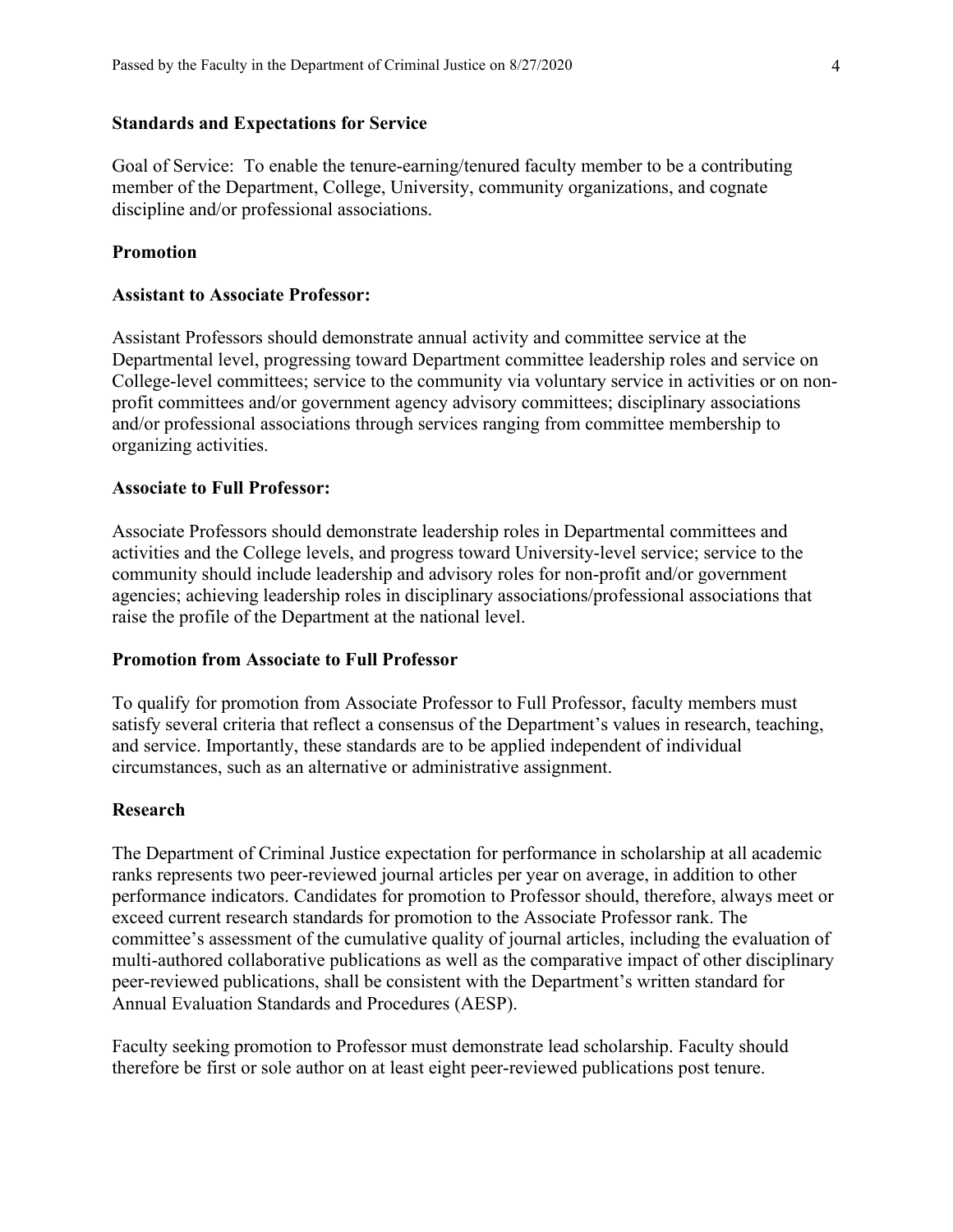Promotion to Professor also involves evaluation of other traditional domains of research that distinguish Professors from earlier academic ranks. Candidates should demonstrate a successful grant/contract history, especially with accompanying publications, in the role of Principal Investigator or co-Principal Investigator. The Department also places specific value on scholarly books (not including textbooks) as an indicator of focused research when evaluating promotion to Professor. Evidence of external scholarly impact may be demonstrated with a combination of several common metrics, including citation counts, h-index, and i-10 index, as well as external reviewer comments regarding the candidate's scholarship relative to discipline norms and national/international reputation.

### **Teaching**

Although promotion to Professor primarily involves superior evaluation of published research and related scholarly activities, candidates should also have a demonstrable record of teaching.

Evidence for performance in both domains shall be consistent with "above average" category metrics documented in the Department's written standard for Annual Evaluation Standards and Procedures.

Faculty seeking promotion to Professor will demonstrate continued teaching effectiveness. Candidates should demonstrate the ability to teach across the diversity of programs (undergraduate, MSCJ, and/or Ph.D.) and formats (face-to-face, online, and/or mixed mode) offered by the Department. Continued evidence of quality teaching must include student evaluations of instruction for all courses taught for which the University provides while at the University. Student evaluation of instruction will not be the sole basis for judging teaching effectiveness. Other evidence may include course syllabi, examinations, grade distributions for courses taught, peer reviews, teaching awards, or other information that reflects the quality of instruction provided by the faculty member. Evaluation of teaching effectiveness may also be based on the continued quality and integrity of course design, continuing efforts to improve pedagogy including the use of evidence-based techniques, evidence of sufficient student learning, indication of ability to guide students' intellectual growth (e.g., mentorship of undergraduates, MSCJ, and/or Ph.D. students, co-authoring manuscripts), supporting graduate students through contracts and/or grants, and indication of ability to stimulate students' academic development and engagement.

### **Service**

Although promotion to Professor primarily involves superior evaluation of published research and related scholarly activities, candidates should also have a demonstrable record of service.

Evidence for performance in both domains shall be consistent with "above average" category metrics documented in the Department's written standard for Annual Evaluation Standards and Procedures.

Associate Professors should demonstrate leadership roles in Departmental committees and activities and the College levels, and progress toward University-level service; service to the community should include leadership and advisory roles for non-profit and/or government